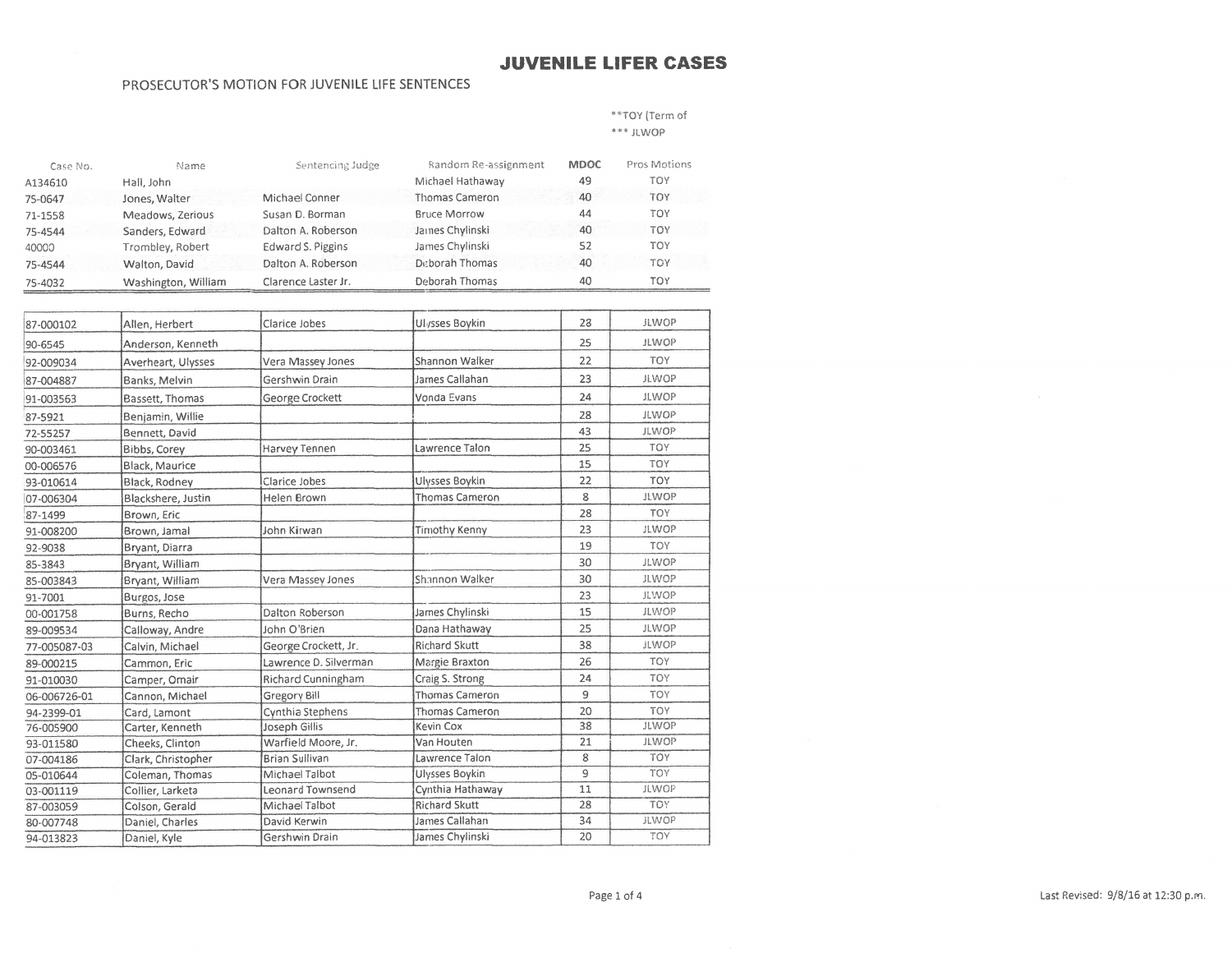\*\*TOY (Term of \*\*\* JLWOP

Random Re-assignment MDOC Pros Motions Case No. Name Sentencing Judge TOY Vera Massey Jones Shannon Walker 21 94-002089 Davis, Cortez 06-003170 Donald, Cory Thomas E. Jackson Dana Hathaway  $\overline{9}$ TOY  $21$ TOY 93-009599-02 Brian Sullivan Lawrence Talon Elliot, Roderick TOY 24 91-002066 Evans, Ramon Robert J. Colombo Vonda Evans Thomas Brookover Vonda Evans 13 TOY 02-002131 Ferrell, Maurice 10 **JLWOP** 05-000348 Fields, Anthony Michael Hathaway Michael Hathaway Kym Worthy Mark Slavens 14 TOY 01-000516 Fields, Frederick 21 TOY **Beverley Jasper Timothy Kenny** 94-006481-02 Foster, Leander 03-005264 French, Antonio Cynthia Hathaway Cynthia Hathaway 12 **TOY** Karen Fort Hood 20 **JLWOP** 94-001609-01 Fuson, James Jeffrey Collins  $\overline{20}$ **JLWOP** Jeffrey Collins **Ulysses Boykin** 94-010332-01 Fuson, James Catherine Heise 35 **JLWOP** Michael Talbot 80-5640 Garrett, Albert **JLWOP** 76-2815 Garrison, William Samuel Olsen Timothy Kenny 39 **JLWOP** Gill, Clifton Clarice Jobes Ulysses Boykin 26 89-1651 22 TOY 93-7172 Margie Braxton Margie Braxton Harrell, Lorenzo 19 TOY Harrington, Brandon Michael Sapala James Chylinski 95-008238 **Bruce Morrow** 27 TOY 88-003630 Harris, Larone Isidore Torres **JLWOP** Shannon Walker 25 90-1823 Harris, Shawn Vera Massey Jones Timothy Kenny 8 **TOY** 06-13493 Timothy Kenny Hawkins, Deante Kevin Cox Kevin Cox 16 **JLWOP** 98-13718 Haywood, Lamar  $17$ **JLWOP** Vonda Evans 97-500792 Haywood, Lonnell Kaye Teitzoy Vonda Evans 25 TOY George Crockett 90-3539 Henderson, Mario James Chylinski 9 **JLWOP** 06-4359 Hernandez-Diaz, Louis Gershwin Drain 13 **JLWOP** Hinds, Robert Qiana Lillard Qiana Lillard 01-9370 Michael Talbot Cynthia Hathaway 26 TOY 89-005584-03 Hines, Bobby **JLWOP Edward Thomas** Qiana Lillard 34 80-4667 Hogue, William  $91 - 6315$ Holland, Bekeiba Gershwin Drain James Chylinski 24 **JLWOP**  $34$ TOY Quiana Lillard 81-172401-02 Howard, James **JLWOP** 84-3503 Geraldine B. Ford Dana Hathaway 31 Howell, Ray Karen Hood **Richard Skutt** 21 TOY 94-00719-02 Huggins, Jaime TOY 95-011370 Isidore Torres Kevin Cox 19 Irvin, Larry James Callahan 27 TOY 87-007448 Ivory, Brian Prentis Edwards Thomas Cameron  $\overline{7}$ TOY 08-10353 Jackson, Dremaris Daniel Hathaway James Callahan 33 **JLWOP** James Callahan 81-3916 Jackson, Fonza Mark Slavens 14 **TOY** 01-1749 Jackson, Roy Kym Worthy 22 TOY **William Lucas** Mark Slavens 93-8770 Jarrett, Michael Mark Slavens 23 **JLWOP** 92-1949 Jennings, Ervin Denise Hood Susan D. Borman **Bruce Morrow** 38 TOY 76-8926 Johnson, Darnell Shannon Walker 32 TOY 83-0491 Johnson, Renard Vera Massey Jones 21 **JLWOP** Thomas Cameron Thomas Cameron 93-6838 Johnson, Shavante Ulysses Boykin 13 TOY 02-8079 Johnson, Terrill Ulysses Boykin Shedria Blackman 19 TOY 96-4081 Jones, Daniel Gregory Bill 20 David Groner TOY 95-002107 Jordan, David Robert Evans TOY Henry Heading **Bruce Morrow** 29 Jordan, Timothy 84-4678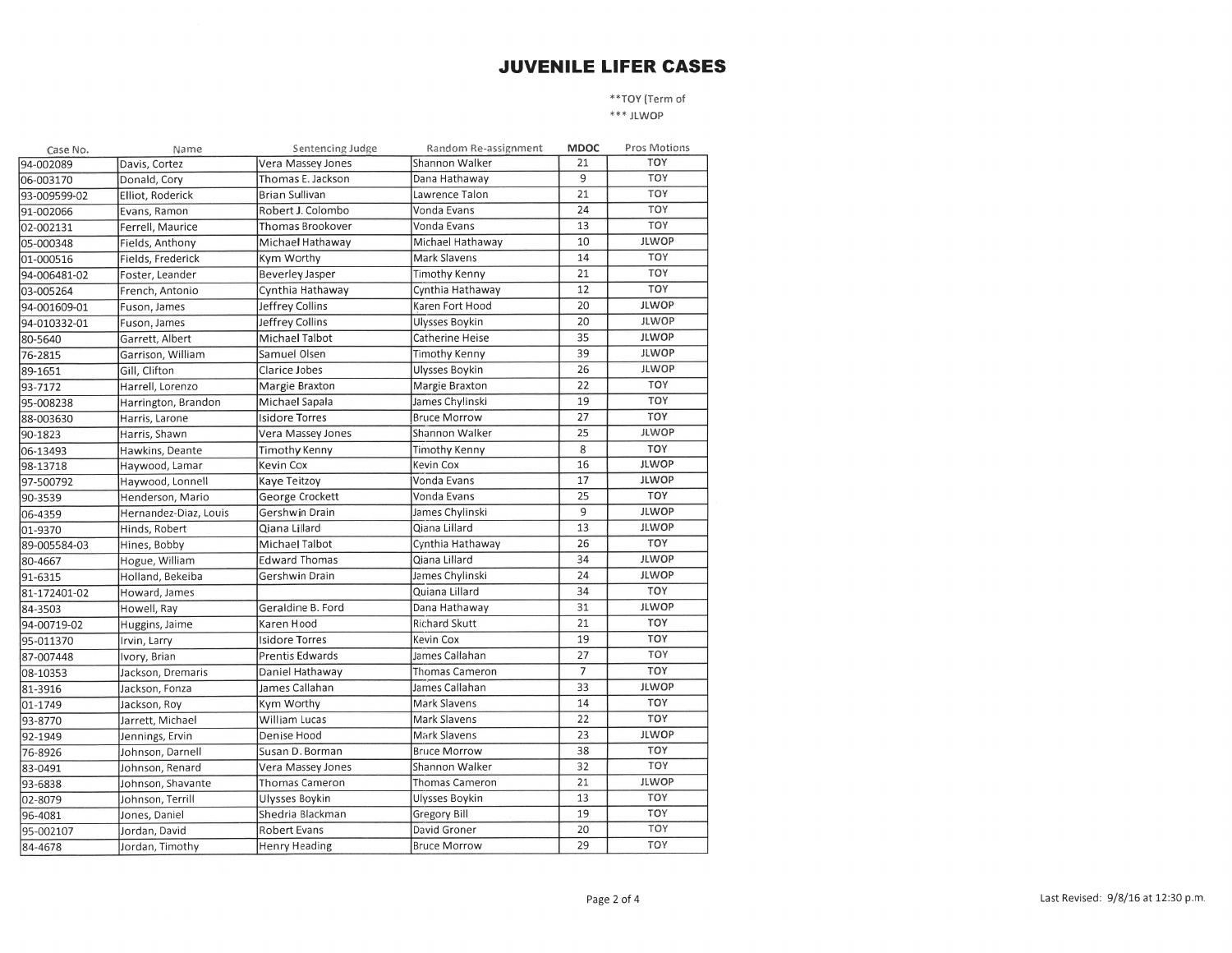\*\*TOY (Term of \*\*\* JLWOP

| Case No.     | Name                | Sentencing Judge       | Random Re-assignment  | <b>MDOC</b>     | Pros Motions |
|--------------|---------------------|------------------------|-----------------------|-----------------|--------------|
| 81-6517      | Kincaid, Timothy    | Richard P. Hathaway    | James Callahan        | 33              | TOY          |
| 91-001862    | Knuckles, Demetrius | Isidore B. Torres      | Kevin Cox             | 24              | TOY          |
| 76-5890      | Lewis, Charles      |                        | Qiana Lillard         | 38              | <b>JLWOP</b> |
| 90-008948    | Lewis, Marvin       | Prentis Edwards        | James Callahan        | 25              | TOY          |
| 92-004650    | Lewis, Timothy      | Vera Massey Jones      | Shannon Walker        | 23              | TOY          |
| 97-10243     | Martinez, Anthony   | Warfield Moore, Jr.    | <b>Richard Skutt</b>  | 17              | <b>JLWOP</b> |
| 08-2347      | Maxey, Keith        |                        | Mark Slavens          | $\overline{7}$  | TOY          |
| 83-379414    | McCracken, Michael  |                        |                       | 31              | <b>JLWOP</b> |
| 87-012668    | McNeal, Lynn        | <b>Wendy Baxter</b>    | Margaret Van Houten   | 27              | <b>TOY</b>   |
| 90-007914    | Merrell, Gerald     | Thomas E. Jackson      | Dana Hathaway         | 25              | TOY          |
| 90-12305     | Miller, Kishan      | <b>Prentis Edwards</b> | James Callahan        | 25              | <b>JLWOP</b> |
| 86-008310-05 | Miller, Walter      | Michael Talbot         | Cynthia Hathaway      | 28              | TOY          |
| 08-7561      | Moore, Mark         |                        | <b>Gregory Bill</b>   | $7\overline{ }$ | <b>JLWOP</b> |
| 73-5409      | Morton, Robert      |                        |                       | 42              | <b>JLWOP</b> |
| 08-018563-03 | Morton, William     | Her                    |                       | 6               |              |
| 07-23972     | Orlewicz, Jean      |                        | Dana Hathaway         | 7               | <b>JLWOP</b> |
| 03-11321     | Patterson, Sharon   |                        | Craig S. Strong       | 11              | TOY          |
| 96-341045    | Petty, Gregory      |                        | Cynthia Stephens      | 16              | <b>JLWOP</b> |
| 82-1421-02   | Porter, Daren       |                        | Megan Brennan         | 33              | <b>JLWOP</b> |
| 02-2144      | Powell, Cordell     |                        | Dana Hathaway         | 13              | <b>JLWOP</b> |
|              | Powell, Shannon     |                        |                       | 18              | <b>JLWOP</b> |
| 93-03755     | Potts, Clyde        | <b>Terrance Boyle</b>  | Lawrence Talon        | 22              | TOY          |
| 91-012854    | Prince, Sergio      | Lawrence D. Silverman  | Margie Braxton        | 23              | TOY          |
| 95-12865     | Qualls, Yusef       | Wendy Baxter           | James Chylinski       | 19              | <b>JLWOP</b> |
| 91-002558-02 | Reed, Ferandal      | Timothy Kenny          | <b>Timothy Kenny</b>  | 24              | TOY          |
| 88-013922    | Riddle, Timothy     | Donald L. Hobson       | Thomas Cameron        | 26              | TOY          |
| 04-9785      | Rodgers, Earl       | Vera Massey Jones      | Shannon Walker        | 10              | <b>JLWOP</b> |
| 92-014245    | Rucker, William     | Gershwin A. Drain      | James Chylinski       | 22              | TOY          |
| 02-2708      | Rushell, Marcus     |                        | Lawrence Talon        | 13              | TOY          |
| 94-3538      | Scott, Michael      |                        | Shannon Walker        | 21              | <b>JLWOP</b> |
| 91-2558      | Servant, Willie     |                        | Timothy Kenny         | 24              | <b>JLWOP</b> |
| 93-7172      | Sharp, Jenard       |                        | Margie Braxton        | 22              | <b>JLWOP</b> |
| 88-003055-03 | Simmons, Kimberly   | Leonard Townsend       | Mark Slavens          | 27              | <b>TOY</b>   |
| 84-2060      | Simpson, Yolanda    | Donald Hobson          | Craig S. Strong       | 31              | TOY          |
| 01-9791      | Smith, Mario        |                        | Lawrence Talon        | 13              | <b>JLWOP</b> |
| 86-6104      | Stewart, DiAngelo   | Michael Talbot         | James Chylinski       | 29              | TOY          |
| 85-7676      | Storey, Mark        |                        | James Chylinski       | 29              | <b>JLWOP</b> |
| 04-2842-02   | Swanigan, Jarrett   |                        | Lawrence Talon        | 11              | <b>JLWOP</b> |
| 85-7649-02   | Taylor, Tony        | Hobson/Gardner         | <b>Thomas Cameron</b> | 29              | TOY          |
| 96-2991      | Thomas, Deshon      | Warfield Moore, Jr.    | Richard Skutt         | 18              | TOY          |
| 87-006689    | Thomas, James       |                        | James Chylinski       | 27              | TOY          |
| 88-005463    | Thomas, Terrance    | John Patrick O'Brien   | Megan Brennan         | 27              | TOY          |
| 00-2283      | Tillman, Travis     |                        | Vonda Evans           | 15              | <b>JLWOP</b> |
| 86-5782      | Todd, Damion        |                        | Ulysses Boykin        | 29              | TOY          |
|              |                     |                        |                       |                 |              |